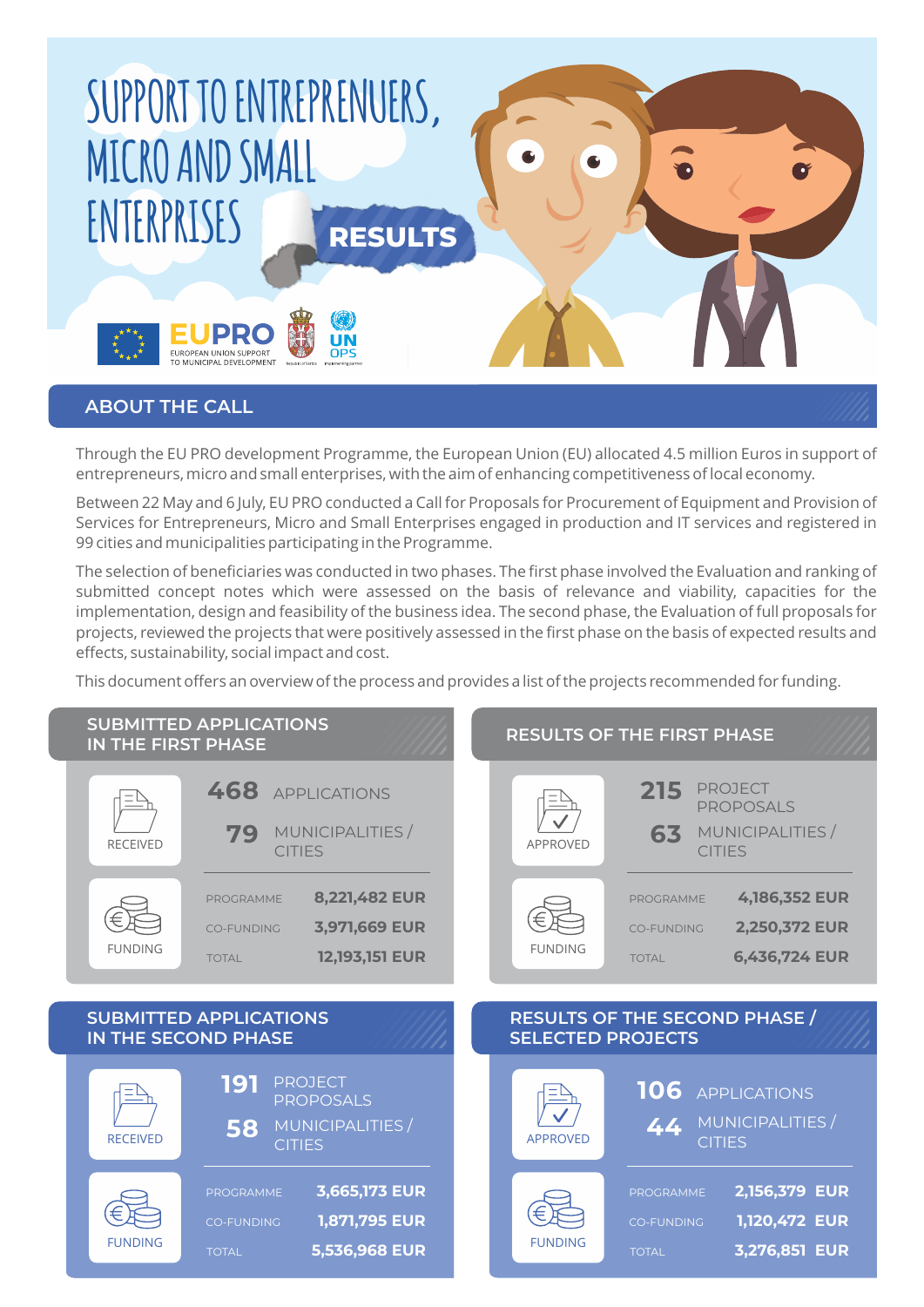| No.                   | <b>ENTREPRENEUR or</b><br><b>ENTERPRISE</b>  | <b>LOCAL</b><br>SELF-GOVERNMENT | <b>TYPE OF</b><br><b>BUSINESS</b>                   | <b>EU PRO</b> | <b>CONTRIBUTION (EUR)</b><br>Co-funding | <b>TOTAL</b> |
|-----------------------|----------------------------------------------|---------------------------------|-----------------------------------------------------|---------------|-----------------------------------------|--------------|
| 1.                    | Ped Process d.o.o.                           | ALEKSANDROVAC                   | Metal processing                                    | 20,000        | 6,000                                   | 26,000       |
|                       | 2. Lim Ari-Projekt                           | ARILJE                          | Metal processing                                    | 23,000        | 12,000                                  | 35,000       |
| 3.                    | <b>Eko Drina BB</b>                          | BAJINA BAŠTA                    | Manufacturing of food                               | 20,000        | 11,080                                  | 31,080       |
| YA.                   | Ivko Knits d.o.o.                            | <b>BLACE</b>                    | Manufacturing of clothing<br>items                  | 50,000        | 41,560                                  | 91,560       |
| $5^{\circ}$           | R-S Voće, Kaševar                            | <b>BLACE</b>                    | Manufacturing of food                               | 19,797        | 8,400                                   | 28,197       |
|                       | 6. Organic Land,<br>Donje Grgure             | <b>BLACE</b>                    | Manufacturing of food                               | 20,000        | 6,000                                   | 26,000       |
| X,                    | <b>MGM Wood</b><br>Point d.o.o.              | <b>BOLJEVAC</b>                 | Wood processing                                     | 20,000        | 68,500                                  | 88,500       |
| $8^\circ\!\!\!\!\sim$ | <b>\Domaća mlekara</b><br>Maj plus, Drežnica | <b>BUJANOVAC</b>                | Manufacturing of food                               | 16,500        | 5,500                                   | 22,000       |
| 9.                    | <b>Natural Magic,</b><br>Žbevac              | <b>BUJANOVAC</b>                | Manufacturing of food                               | 14,697        | 6,500                                   | 21,197       |
| 10.                   | Roto papir plus d.o.o.<br>Krševica           | <b>BUJANOVAC</b>                | Manufacturing of paper<br>and / or plastic products | 20,000        | 7,200                                   | 27,200       |
| メメン                   | Mateja pelet d.o.o.                          | <b>BUJANOVAC</b>                | Wood processing                                     | 19,200        | 5,760                                   | 24,960       |
| JZ.                   | <b>L&amp;M\LENS</b>                          | <b>BUJANOVAC</b>                | Production of various<br>products                   | 13,500        | 3,300                                   | 16,800       |
| 13.                   | Plazmateh                                    | ČAČAK                           | Metal processing                                    | 30,000        | 14,640                                  | 44,640       |
|                       |                                              |                                 |                                                     |               |                                         |              |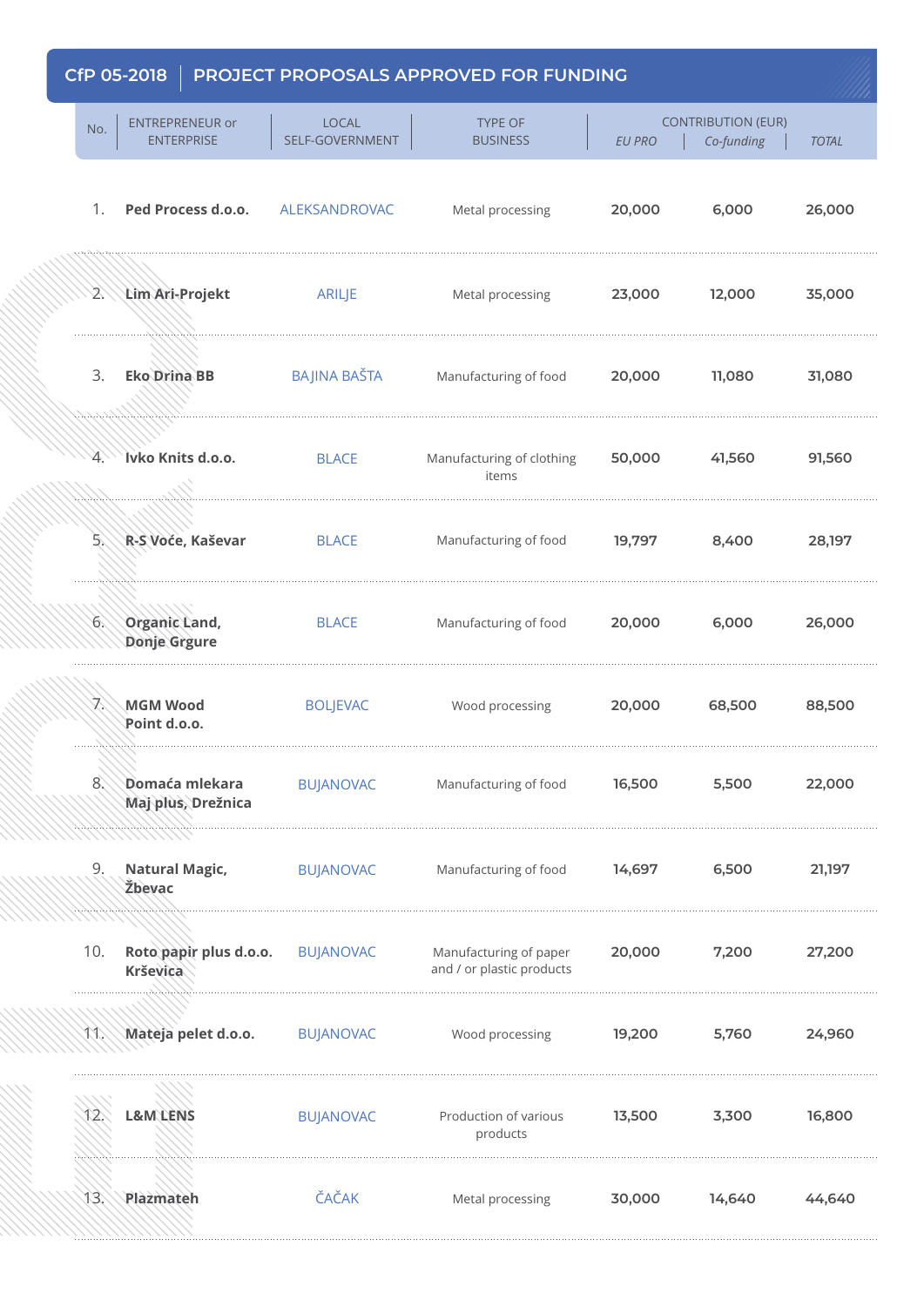| No.        | <b>ENTREPRENEUR or</b><br><b>ENTERPRISE</b> | <b>LOCAL</b><br>SELF-GOVERNMENT | <b>TYPE OF</b><br><b>BUSINESS</b>  | <b>EU PRO</b> | <b>CONTRIBUTION (EUR)</b><br>Co-funding | <b>TOTAL</b> |
|------------|---------------------------------------------|---------------------------------|------------------------------------|---------------|-----------------------------------------|--------------|
|            | 14. Tvinteks d.o.o.                         | ČAČAK                           | Manufacturing of<br>clothing items | 20,000        | 10,020                                  | 30,020       |
| J.S.\      | <b>Moderna Furniture</b><br>d.0.0.          | ČAČAK                           | Wood processing                    | 21,000        | 10,800                                  | 31,800       |
| 16.        | <b>Stela MVP Group</b><br>d.o.o. Resavica   | <b>DESPOTOVAC</b>               | Wood processing                    | 13,840        | 4,152                                   | 17,992       |
| $4 \times$ | Konfekcija Helen                            | <b>GADŽIN HAN</b>               | Manufacturing of<br>clothing items | 29,190        | 15,012                                  | 44,202       |
|            | 18. Fruitech d.o.o.                         | <b>IVANJICA</b>                 | Metal processing                   | 20,000        | 5,400                                   | 25,400       |
|            | 19. GS Skaleti                              | <b>IVANJICA</b>                 | Manufacturing of<br>clothing items | 10,000        | 2,640                                   | 12,640       |
| 20.        | <b>MIAL-TEX</b>                             | <b>IVANJICA</b>                 | Manufacturing of<br>clothing items | 10,000        | 4,284                                   | 14,284       |
|            | 21 Mlekarski kombinat<br>d.o.o. Bukovče     | <b>JAGODINA</b>                 | Manufacturing of food              | 12,630        | 5,052                                   | 17,682       |
| 22.        | Limelight d.o.o.                            | <b>JAGODINA</b>                 | Production of various<br>products  | 33,000        | 15,000                                  | 48,000       |
| 23.        | Domino Interior<br>d.o.o.                   | JAGODINA                        | <b>Furniture Manufacturing</b>     | 29,500        | 13,320                                  | 42,820       |
|            | 24. A-Dress                                 | KNJAŽEVAC                       | Manufacturing of<br>clothing items | 14,400        | 3,600                                   | 18,000       |
| 25.        | Kran-ing                                    | KNJAŽEVAC                       | Metal processing                   | 26,800        | 11,930                                  | 38,730       |
| 26.        | Sanum per Fructus<br>d.0.0.                 | <b>KRAGUJEVAC</b>               | Manufacturing of food              | 20,000        | 5,440                                   | 25,440       |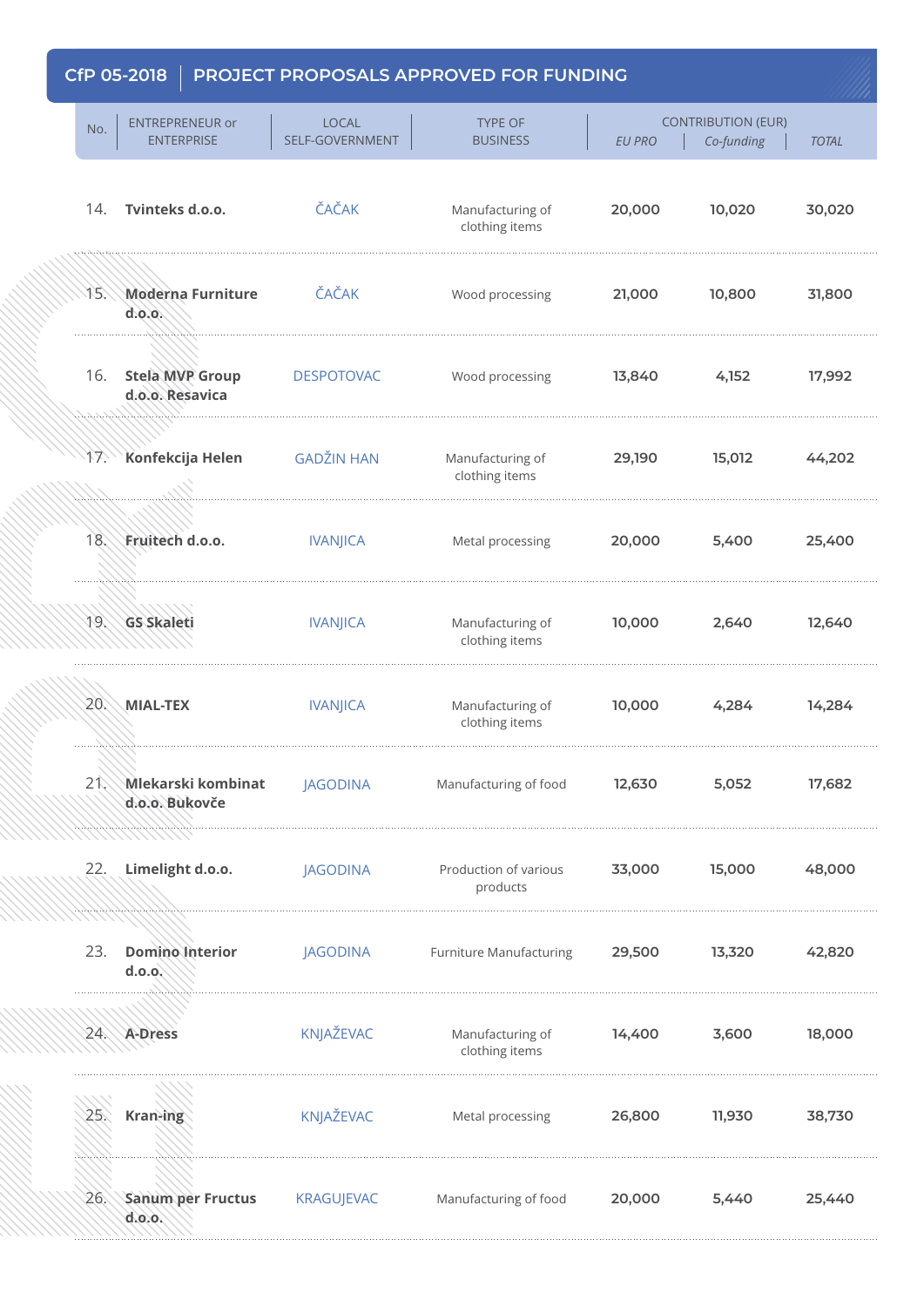| No. | <b>ENTREPRENEUR or</b><br><b>ENTERPRISE</b> | <b>LOCAL</b><br>SELF-GOVERNMENT | <b>TYPE OF</b><br><b>BUSINESS</b>       | <b>EU PRO</b> | <b>CONTRIBUTION (EUR)</b><br>Co-funding | <b>TOTAL</b> |
|-----|---------------------------------------------|---------------------------------|-----------------------------------------|---------------|-----------------------------------------|--------------|
| 27. | GMS Super d.o.o.                            | <b>KRAGUJEVAC</b>               | Production of construction<br>materials | 12,600        | 5,400                                   | 18,000       |
|     | 28. Marella Natural<br>d.o.o. Desimirovac   | <b>KRAGUJEVAC</b>               | Manufacturing of food                   | 20,000        | 6,000                                   | 26,000       |
|     | 29. Elplant d.o.o.                          | <b>KRAGUJEVAC</b>               | IT and Communications                   | 19,150        | 4,820                                   | 23,970       |
| 30. | <b>CT Media Textile</b><br>Printing d.o.o.  | <b>KRAGUJEVAC</b>               | Manufacturing of<br>clothing items      | 33,720        | 16,200                                  | 49,920       |
|     | 31. Inox Weld                               | <b>KRAGUJEVAC</b>               | Metal processing                        | 13,280        | 3,396                                   | 16,676       |
|     | 32. Trijumf Stanić,<br>Kovači               | <b>KRALJEVO</b>                 | Manufacturing of food                   | 50,000        | 34,000                                  | 84,000       |
|     | 33. Porto Tim,<br>Mataruška Banja           | <b>KRALJEVO</b>                 | Manufacturing of<br>clothing items      | 21,000        | 9,480                                   | 30,480       |
|     | 34. Bosnić Nameštaj,<br>Žiča                | <b>KRALJEVO</b>                 | Furniture manufacturing                 | 12,700        | 6,000                                   | 18,700       |
| 35. | Galant - plus d.o.o.                        | <b>KRALJEVO</b>                 | Manufacturing of food                   | 13,200        | 3,300                                   | 16,500       |
|     | 36. Ruki Drvokoop,<br>Sebečevac             | KRUŠEVAC                        | Wood processing                         | 10,000        | 2,645                                   | 12,645       |
|     | 37. Mecatech Industry<br>d.o.o.             | <b>LAPOVO</b>                   | Metal processing                        | 30,000        | 15,000                                  | 45,000       |
| 38. | Deverra Farm d.o.o.<br>Ždeglovo             | LEBANE                          | Chemical industry                       | 42,245        | 25,326                                  | 67,571       |
|     | 39. Radanska Ruža d.o.o.                    | <b>LEBANE</b>                   | Manufacturing of food                   | 21,000        | 11,100                                  | 32,100       |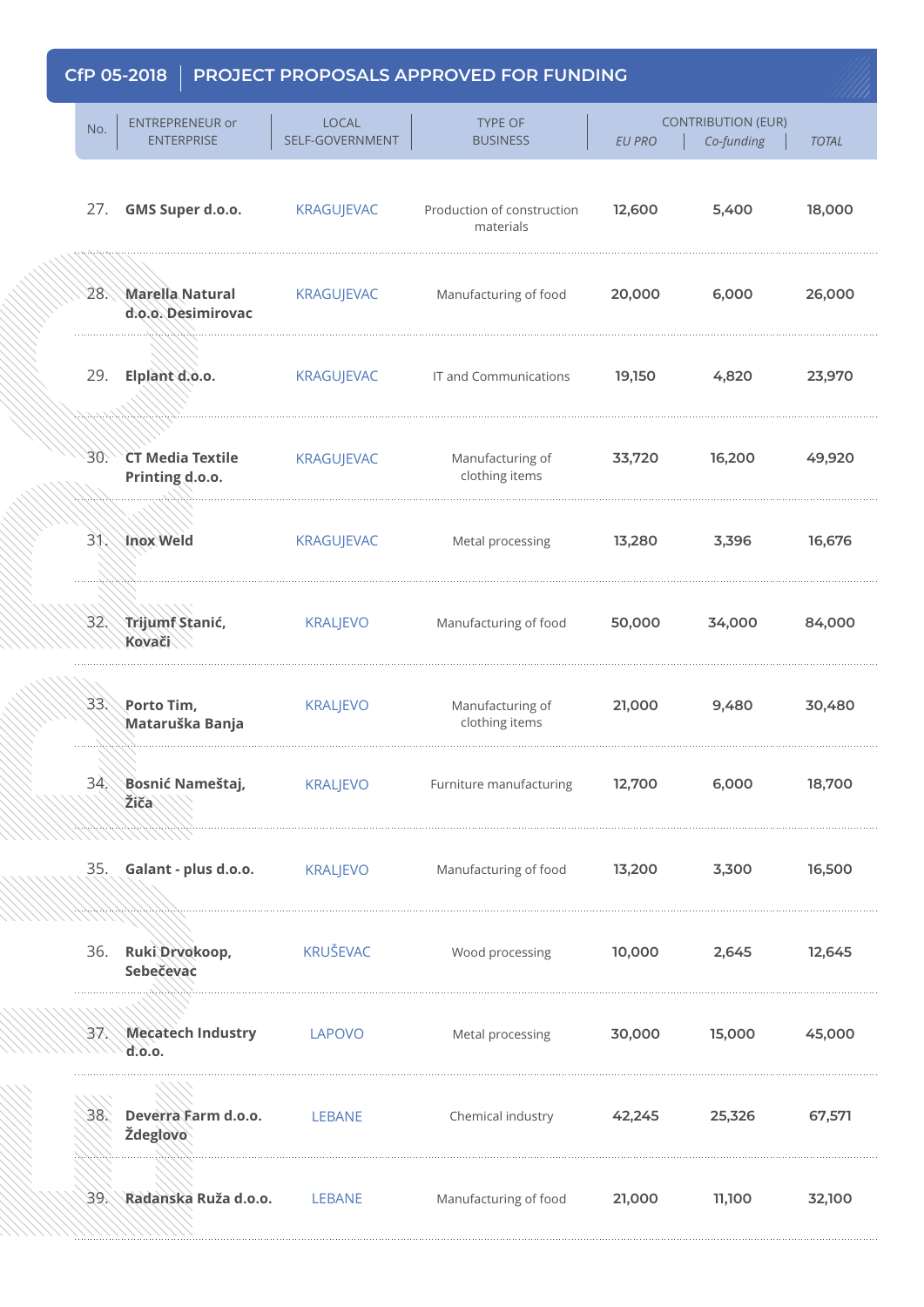| <b>LOCAL</b><br>SELF-GOVERNMENT | <b>TYPE OF</b><br><b>BUSINESS</b>                                                                | <b>EU PRO</b> | Co-funding | <b>TOTAL</b>              |
|---------------------------------|--------------------------------------------------------------------------------------------------|---------------|------------|---------------------------|
| <b>LESKOVAC</b>                 | Chemical industry                                                                                | 20,000        | 6,000      | 26,000                    |
| <b>LESKOVAC</b>                 | Wood processing                                                                                  | 10,000        | 2,500      | 12,500                    |
| <b>LESKOVAC</b>                 | Recycling                                                                                        | 20,000        | 5,040      | 25,040                    |
|                                 | Metal processing                                                                                 | 20,000        | 6,000      | 26,000                    |
| LUČANI                          | Wood processing                                                                                  | 50,000        | 26,400     | 76,400                    |
| LJUBOVIJA                       | Manufacturing of food                                                                            | 20,000        | 9,360      | 29,360                    |
| NIŠ                             | IT and Communications                                                                            | 20,000        | 6,000      | 26,000                    |
| <b>NIŠ</b>                      | Manufacturing of food                                                                            | 12,810        | 5,790      | 18,600                    |
| NIŠ                             | Manufacturing of<br>clothing items                                                               | 22,498        | 9,642      | 32,140                    |
| <b>NIŠ</b>                      | IT and Communications                                                                            | 41,526        | 18,254     | 59,780                    |
| NIŠ                             | IT and Communications                                                                            | 20,000        | 5,000      | 25,000                    |
| NIŠ                             | Manufacturing of<br>clothing items                                                               | 13,741        | 3,918      | 17,659                    |
| NIŠ                             | Manufacturing of paper<br>and / or plastic products                                              | 30,000        | 15,480     | 45,480                    |
|                                 | 40. Progen Solution d.o.o.<br>43. IKL Industrijski kombinat LUČANI<br>45. Zelenika Fruits d.o.o. |               |            | <b>CONTRIBUTION (EUR)</b> |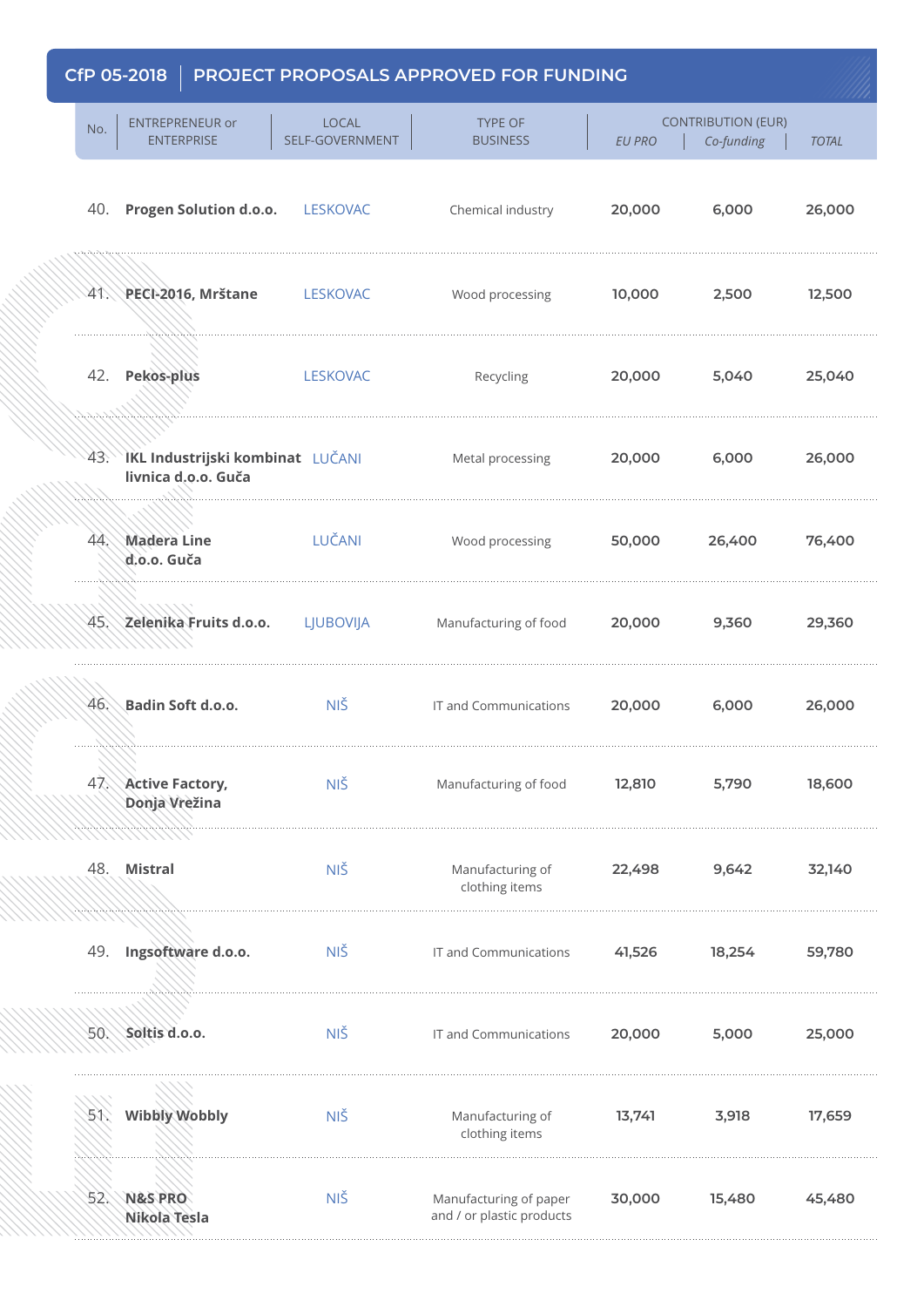| No. | <b>ENTREPRENEUR or</b><br><b>ENTERPRISE</b> | <b>LOCAL</b><br>SELF-GOVERNMENT | <b>TYPE OF</b><br><b>BUSINESS</b>  | <b>EU PRO</b> | <b>CONTRIBUTION (EUR)</b><br>Co-funding | <b>TOTAL</b> |
|-----|---------------------------------------------|---------------------------------|------------------------------------|---------------|-----------------------------------------|--------------|
|     | 53. Softelm                                 | NIŠ                             | IT and Communications              | 16,160        | 4,040                                   | 20,200       |
|     | 54. Steel Gym,<br>Gornja Vrežina            | <b>NIŠ</b>                      | Metal processing                   | 18,500        | 7,200                                   | 25,700       |
| 55. | His-Exact d.o.o.                            | <b>NOVI PAZAR</b>               | Manufacturing of<br>clothing items | 19,700        | 5,640                                   | 25,340       |
| 56. | Tamtam Kids                                 | <b>NOVI PAZAR</b>               | Manufacturing of<br>clothing items | 15,950        | 4,164                                   | 20,114       |
|     | 57 Balta NP                                 | <b>NOVI PAZAR</b>               | Wood processing                    | 30,000        | 24,000                                  | 54,000       |
|     | 58. Verna 2017                              | <b>NOVI PAZAR</b>               | Manufacturing of<br>clothing items | 20,000        | 7,600                                   | 27,600       |
| 59. | <b>Baria</b>                                | <b>NOVI PAZAR</b>               | <b>Furniture Manufacturing</b>     | 12,900        | 5,832                                   | 18,732       |
|     | 60. Code 72                                 | <b>NOVI PAZAR</b>               | Manufacturing of<br>clothing items | 10,867        | 3,008                                   | 13,875       |
| 61. | Kora H k'o leb                              | <b>NOVI PAZAR</b>               | Manufacturing of food              | 20,000        | 8,880                                   | 28,880       |
| 62. | Lak korak 97<br>NP d.o.o.                   | <b>NOVI PAZAR</b>               | Footwear manufacturing             | 17,570        | 7,530                                   | 25,100       |
|     | 63. Ala Turka                               | <b>NOVI PAZAR</b>               | Furniture manufacturing            | 13,440        | 3,360                                   | 16,800       |
| 64. | Natura Gusto d.o.o.                         | PARAĆIN                         | Manufacturing of food              | 20,000        | 15,600                                  | 35,600       |
| 65. | D&D Wood                                    | PARAĆIN                         | Furniture manufacturing            | 20,000        | 6,000                                   | 26,000       |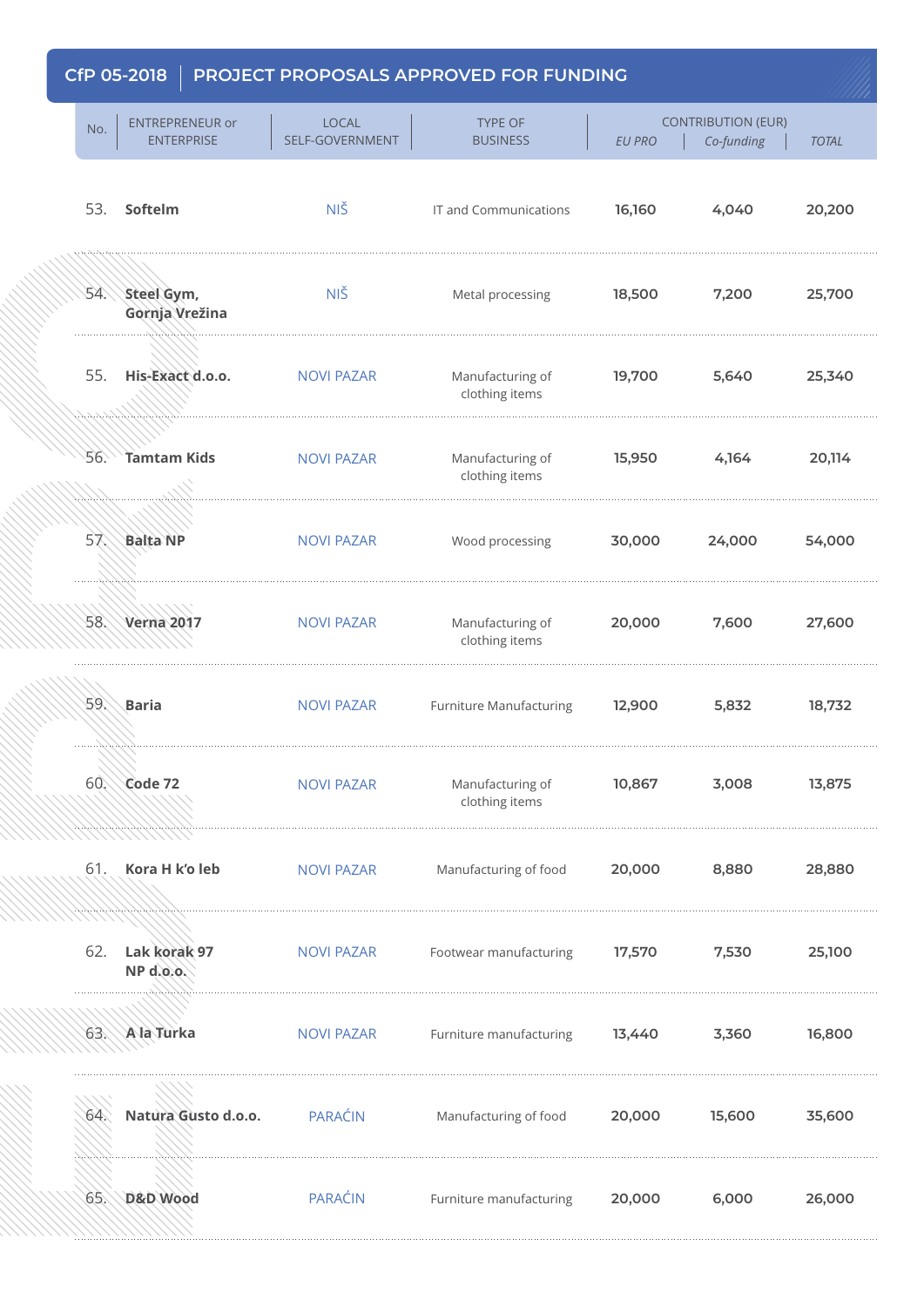elektrologiya (1999) (1999) (1999) (1999) (1999) (1999) (1999)

|     | טוטב כט זוט                                  |                                 | CHANGE COALD AF FINOVED FON FONDING                 |               |                                         |              |
|-----|----------------------------------------------|---------------------------------|-----------------------------------------------------|---------------|-----------------------------------------|--------------|
| No. | <b>ENTREPRENEUR or</b><br><b>ENTERPRISE</b>  | <b>LOCAL</b><br>SELF-GOVERNMENT | <b>TYPE OF</b><br><b>BUSINESS</b>                   | <b>EU PRO</b> | <b>CONTRIBUTION (EUR)</b><br>Co-funding | <b>TOTAL</b> |
| 66. | Hydro Mag d.o.o.                             | <b>PARAĆIN</b>                  | Metal processing                                    | 30,000        | 24,331                                  | 54,331       |
| 67. | Kameleon-<br>Tape d.o.o.                     | PARAĆIN                         | Manufacturing of paper<br>and / or plastic products | 30,000        | 30,373                                  | 60,373       |
| 68. | <b>Boemska</b><br>Potkovica d.o.o.           | <b>PIROT</b>                    | Manufacturing of food                               | 20,000        | 12,060                                  | 32,060       |
| 69. | PR Krojačko trgovinska<br>radnja Boban Gošić | <b>PIROT</b>                    | Manufacturing of<br>clothing items                  | 15,590        | 7,195                                   | 22,785       |
|     | 70. Promo-Nameštaj                           | <b>PIROT</b>                    | Wood processing                                     | 11,000        | 4,800                                   | 15,800       |
|     | 71 Slatka jesen                              | <b>POŽEGA</b>                   | Manufacturing of food                               | 10,000        | 3,000                                   | 13,000       |
| 72. | Woodmania                                    | <b>PREŠEVO</b>                  | Furniture manufacturing                             | 19,200        | 4,800                                   | 24,000       |
|     | 73. Baš dobar burek                          | <b>PRIBOJ</b>                   | Manufacturing of food                               | 14,800        | 3,700                                   | 18,500       |
| 74. | <b>RB-Boka</b>                               | <b>PRIBOJ</b>                   | Manufacturing of<br>clothing items                  | 10,144        | 2,464                                   | 12,608       |
| 75. | Hora-Tex                                     | <b>PRIBOJ</b>                   | Manufacturing of<br>clothing items                  | 15,705        | 3,939                                   | 19,644       |
|     | 76. PR Proizvodnja<br>nameštaja Otašević     | <b>PRIBOJ</b>                   | Furniture manufacturing                             | 20,300        | 10,440                                  | 30,740       |
| 77. | Danteks 2015                                 | <b>PRIJEPOLJE</b>               | Manufacturing of<br>clothing items                  | 10,710        | 7,650                                   | 18,360       |
| 78. | M-1066                                       | <b>PRIJEPOLJE</b>               | Wood processing                                     | 20,000        | 23,100                                  | 43,100       |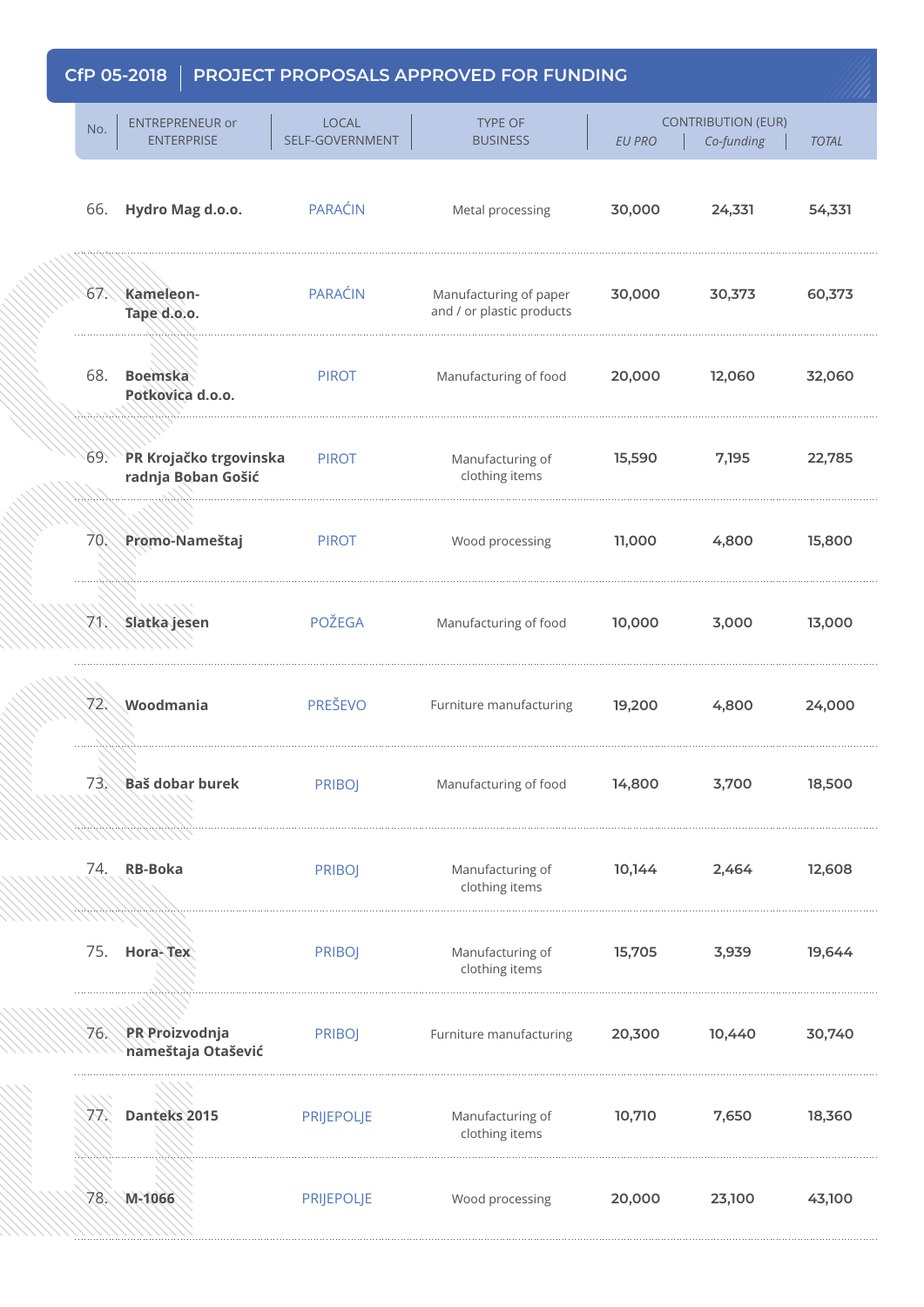1990 Martin 1990 Martin 1990 Martin 1990 Martin 1990 Martin 1990 Martin 1990 Martin 1990 Martin 1990 Martin 19

| No.        | <b>ENTREPRENEUR or</b><br><b>ENTERPRISE</b> | <b>LOCAL</b><br>SELF-GOVERNMENT      | <b>TYPE OF</b><br><b>BUSINESS</b>                   | <b>EU PRO</b> | <b>CONTRIBUTION (EUR)</b><br>Co-funding | <b>TOTAL</b> |
|------------|---------------------------------------------|--------------------------------------|-----------------------------------------------------|---------------|-----------------------------------------|--------------|
|            | 79. Turbo Motor                             | <b>PRIJEPOLJE</b>                    | Metal processing                                    | 20,000        | 8,160                                   | 28,160       |
| 80.        | Sanatex 2014                                | <b>PRIJEPOLJE</b>                    | Manufacturing of<br>clothing items                  | 10,000        | 4,284                                   | 14,284       |
| 81.        | <b>Planinsko blago</b><br>d.0.0.            | <b>RAŠKA</b>                         | Manufacturing of food                               | 22,200        | 9,300                                   | 31,500       |
| 82.        | <b>Hami Taj</b>                             | <b>SJENICA</b>                       | Manufacturing of<br>clothing items                  | 20,000        | 6,000                                   | 26,000       |
|            | 83. Jum-Hek                                 | <b>SJENICA</b>                       | Manufacturing of paper<br>and / or plastic products | 11,900        | 5,400                                   | 17,300       |
|            | 84. Agroprerada d.o.o.<br><b>Mala Krsna</b> | <b>SMEDEREVO</b>                     | Manufacturing of food                               | 29,400        | 15,120                                  | 44,520       |
| 85.        | Loom of Fruit d.o.o.                        | <b>SMEDEREVSKA</b><br><b>PALANKA</b> | Production of<br>construction materials             | 20,000        | 48,640                                  | 68,640       |
| 86.        | Porodična mlekara<br>Veličković             | <b>SURDULICA</b>                     | Manufacturing of food                               | 50,000        | 29,316                                  | 79,316       |
| 87.        | <b>Free Selection</b>                       | <b>SVRLJIG</b>                       | Manufacturing of<br>clothing items                  | 26,667        | 13,715                                  | 40,382       |
| 88.        | Kartolend d.o.o.                            | ŠABAC                                | Manufacturing of paper<br>and / or plastic products | 16,000        | 8,000                                   | 24,000       |
|            | 89. Corten Art d.o.o.                       | ŠABAC                                | Metal processing                                    | 14,240        | 4,272                                   | 18,512       |
| 90.        | <b>Mlin Union MB</b><br>Slepčević           | ŠABAC                                | Manufacturing of food                               | 16,100        | 4,080                                   | 20,180       |
| $\delta V$ | Mina Dizajn d.o.o.                          | <b>TRGOVIŠTE</b>                     | Footwear manufacturing                              | 19,998        | 5,654                                   | 25,652       |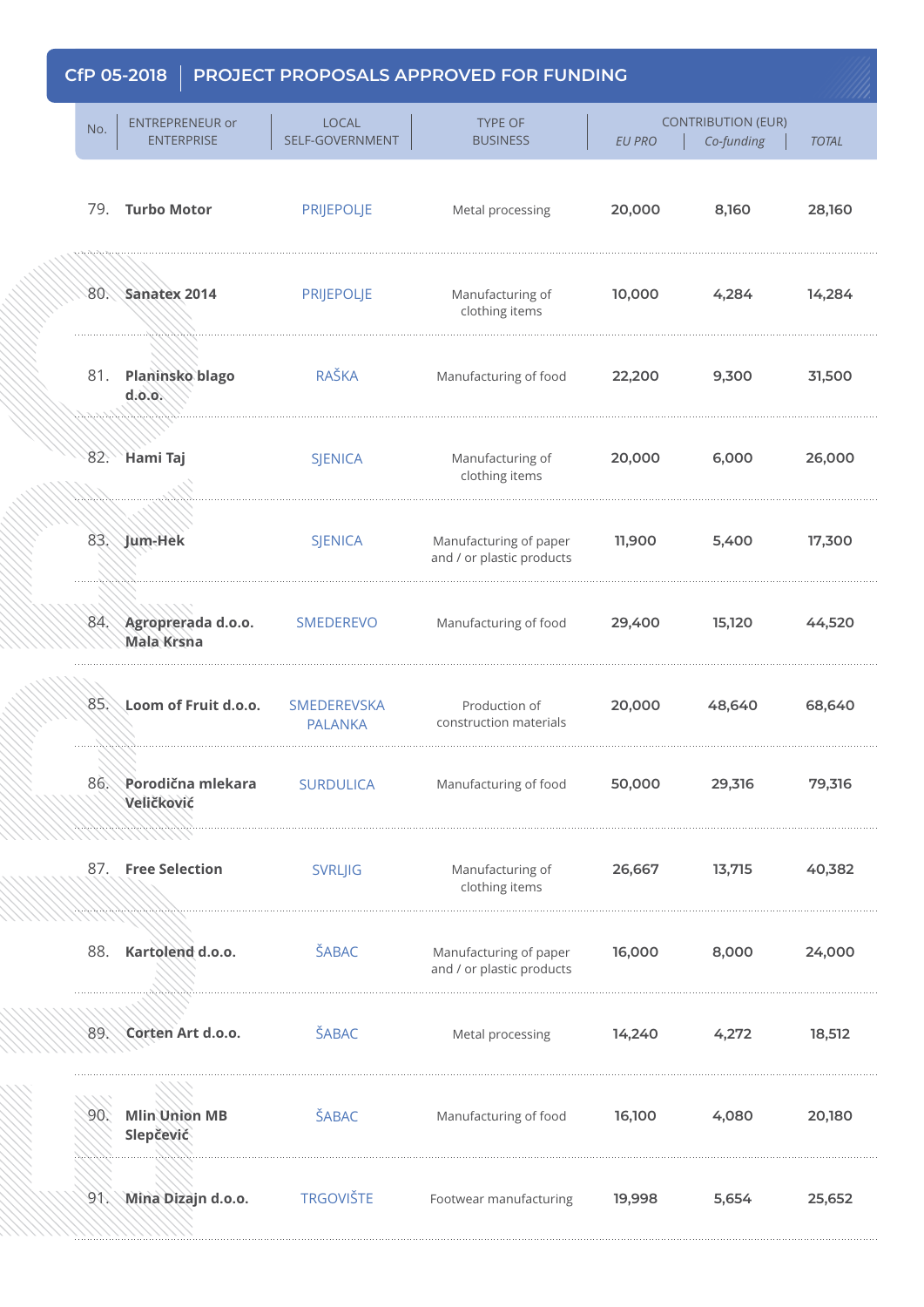1000 Martin 1990

| No.  | <b>ENTREPRENEUR or</b><br><b>ENTERPRISE</b> | LOCAL<br>SELF-GOVERNMENT | <b>TYPE OF</b><br><b>BUSINESS</b>                   | <b>EU PRO</b> | <b>CONTRIBUTION (EUR)</b><br>Co-funding | <b>TOTAL</b> |
|------|---------------------------------------------|--------------------------|-----------------------------------------------------|---------------|-----------------------------------------|--------------|
|      | 92. Relja II                                | <b>TRGOVIŠTE</b>         | Manufacturing of food                               | 20,000        | 6,308                                   | 26,308       |
| 93.  | DIN TIM d.o.o.<br>Lopaš                     | <b>TRSTENIK</b>          | Wood processing                                     | 20,000        | 8,620                                   | 28,620       |
| 94.  | Šomi 97 Planinica                           | <b>TRSTENIK</b>          | Wood processing                                     | 16,320        | 4,080                                   | 20,400       |
| 95.  | <b>Biser SS-2016</b>                        | <b>TUTIN</b>             | Manufacturing of<br>clothing items                  | 10,600        | 4,950                                   | 15,550       |
|      | 96. Sadović-M, Ribariće                     | <b>TUTIN</b>             | Metal processing                                    | 20,000        | 32,900                                  | 52,900       |
|      | 97. MC Stark                                | <b>UŽICE</b>             | Metal processing                                    | 18,074        | 9,295                                   | 27,369       |
| 98.  | $\setminus$ Neoflex Tape                    | <b>VALJEVO</b>           | Manufacturing of paper<br>and / or plastic products | 20,000        | 24,801                                  | 44,801       |
| 99   | <b>Matid Obuća d.o.o.</b>                   | VLADIČIN HAN             | Footwear manufacturing                              | 35,000        | 21,250                                  | 56,250       |
| 100. | Mittel Astra d.o.o.                         | <b>VLADIČIN HAN</b>      | Furniture manufacturing                             | 32,110        | 13,560                                  | 45,670       |
| 101. | Nanin recept<br>s juga                      | <b>VRANJE</b>            | Manufacturing of food                               | 10,680        | 2,670                                   | 13,350       |
|      | 102. Stajić Dekor                           | <b>VRANJE</b>            | Furniture manufacturing                             | 13,600        | 4,080                                   | 17,680       |
| 103. | K-Prom                                      | <b>VRANJE</b>            | Wood processing                                     | 15,630        | 6,720                                   | 22,350       |
|      | 104. X-AL Plast Trade                       | VRNJAČKA BANJA           | Metal processing                                    | 12,800        | 3,840                                   | 16,640       |